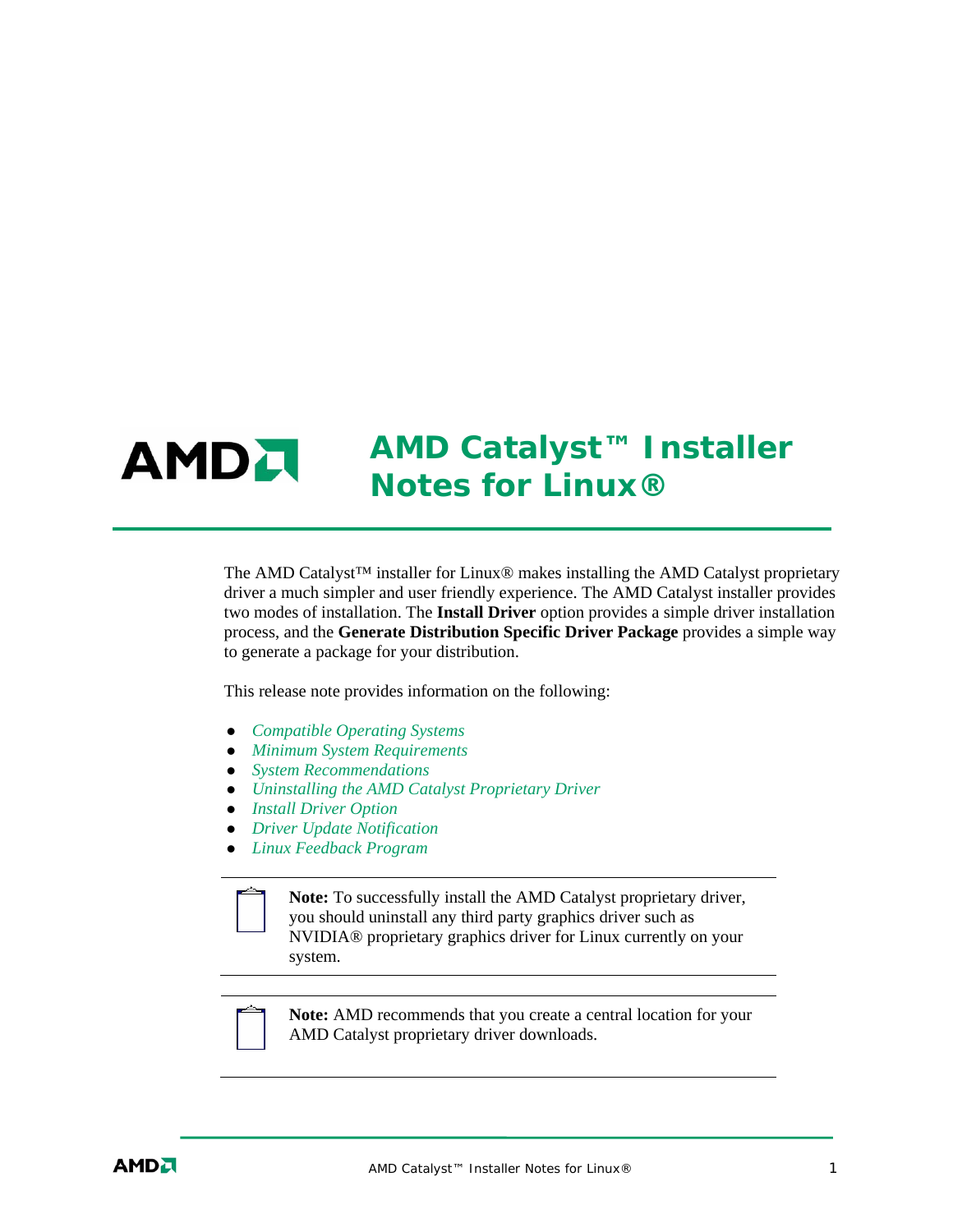

**Note:** AMD recommends you uninstall the AMD Catalyst proprietary driver for Linux before installing a newer version.

# **Compatible Operating Systems**

The latest version of the AMD Catalyst proprietary driver is designed to support the following Linux distributions:

- Red Hat® Enterprise Linux suite
- Novell/SuSE<sup>®</sup> product suite
- $\bullet$  Ubuntu®



**Note:** The AMD Catalyst driver for Linux may install on a number of other Linux distributions. Refer to the Package Generation installation instructions for more information.



**Note:** AMD contributed packaging scripts to help the creation of other packages, but does not test or verify these. Currently Red Hat Enterprise Linux suite and Novell/SuSE product suite support Linux distributions. Please contact Red Hat and Novell/SuSE directly with questions regarding their available support.

**Note:** AMD Events Daemon is not installed in /etc/init.d if using the Automatic Driver Installation Option. To install the Events Daemon for Red Hat and SuSE, use the Generate Distribution Specific Driver Package option to create packages for LGD installation. If there are no available packages for your distribution that install scripts for the daemon, refer to their respective user documentation on inserting and use of services/daemons. Examples scripts can be located in the default directory of "/usr/share/doc/ati/examples" after Automatic Driver Installation Option installation.

## **Minimum System Requirements**

Before attempting to install the AMD Catalyst proprietary driver, the following software must be installed:

- XOrg 6.9, 7.0, 7.1, 7.2, 7.3, 7.4, 7.5 or 7.6
- $\bullet$  Linux kernel 2.6 or above
- $\bullet$  glibc version 2.2 or 2.3
- POSIX Shared Memory (/dev/shm) support is required for 3D applications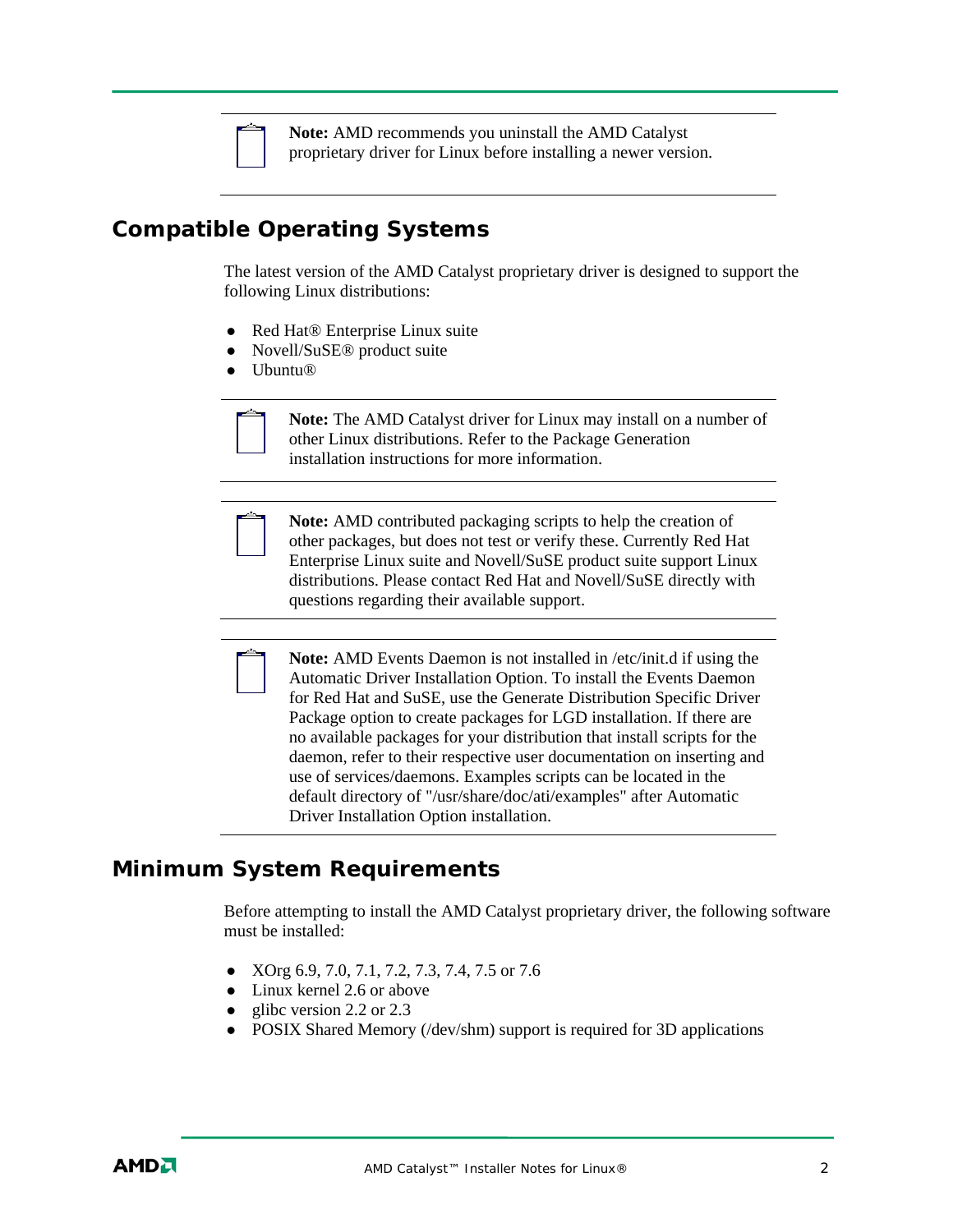

**Note:** If a Linux 2.6.11 or newer kernel was built with CONFIG\_AGP enabled, the kernel AGP frontend is required to load the fglrx kernel module. To identify whether your kernel was built with CONFIG AGP enabled, look for CONFIG AGP=y in the kernel config file, or if the 'agpgart' module is loaded.

### **System Recommendations**

For optimal performance and ease of use, the following are available:

- Kernel module build environment
	- o Kernel source code include either the Kernel Source or Kernel Headers packages
- The RPM utility should be installed and configured correctly on your system, if you intend to install via RPM packages

The following packages must be installed in order for the AMD Catalyst driver for Linux to install and work optimally:

- $\bullet$  XFree86-Mesa-libGL
- $\bullet$  libstdc++
- $\bullet$  libgcc
- XFree86-libs
- $\bullet$  fontconfig
- $\bullet$  freetype
- zlib
- gcc

## **Uninstalling the AMD Catalyst Proprietary Driver**

- **1** Launch the Terminal Application/Window.
- **2** With superuser permissions, enter the command "aticonfig --uninstall".



**Note:** Alternatively, uninstall can be launched with superuser permissions using the following commands as well sh ati-driver-installer-x86.x86\_64.run --uninstall sh /usr/share/ati/amd-uninstall.sh

**3** If the above command is not supported, then an error message "Uninstaller for AMD Catalyst ™ Proprietary driver, /usr/share/ati/amd-uninstall.sh, does not exist or cannot be found" is displayed.

Use that operating system's package management (RPM, APT, etc.) software to remove the AMD Catalyst proprietary driver.

In order to restore the system to the previous state before the last installation, the original configuration file needs to be restored manually. Without that, Xorg may fail to start properly after uninstalling the driver and rebooting the system.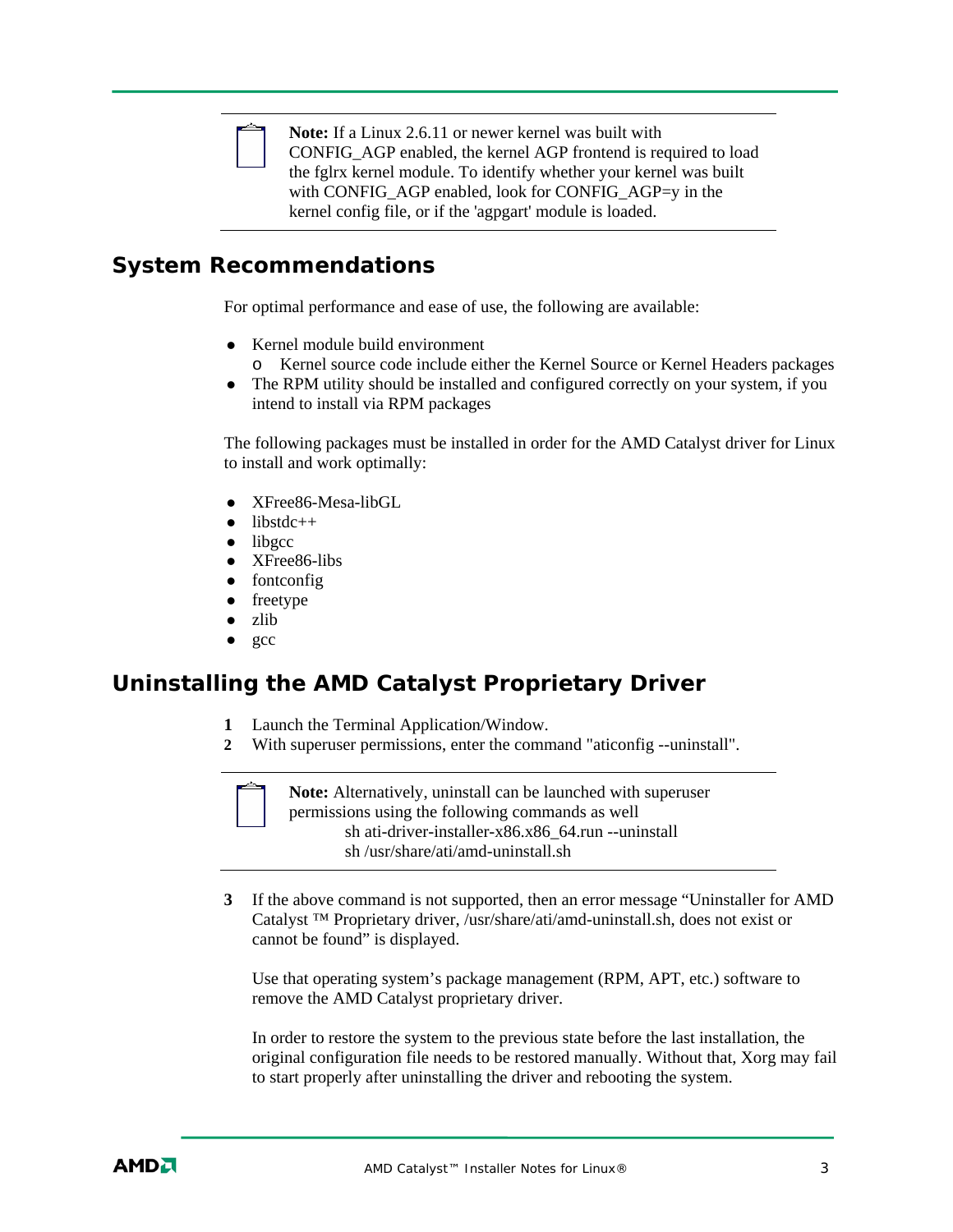To restore the original Xorg configuration file:

- **1** Locate backup configuration files: *ls /etc/X11/xorg.conf.original-\**
- **2** Take the latest version with the highest number and copy it over the existing xorg.conf file: *cp /etc/X11/xorg.conf.original-<number> /etc/X11/xorg.conf*

After that it is safe to reboot the system and it will start up using the open-source driver that ships with the OS.

**4** Reboot your system.

You have now successfully uninstalled the AMD Catalyst proprietary driver for Linux.

### **Install Driver Option**

The Install Driver option provides two driver installation options. The **Automatic** option installs all driver components, and the **Custom** option allows for the selection of driver components to be installed.



**Note:** The document uses "*ati-driver-installer-x86.x86\_64.run*" as a generic reference to the AMD install file. You will need to replace the generic reference with the AMD Catalyst Linux install file you wish to execute (e.g. *ati-driver-installer-11-6-x86.x86\_64.run* for Catalyst 11.6).

#### **Automatic Driver Installation Option**



**Note:** You must be logged in with superuser privileges (as root or with sudo access) in order to successfully install the AMD Catalyst proprietary driver for Linux.

To install the AMD Catalyst proprietary driver using the **Automatic** option, follow these steps:

- **1** Launch the Terminal Application/Window and navigate to the AMD Catalyst proprietary driver download.
- **2** Enter the command *sh ./ati-driver-installer-x86.x86\_64.run* to launch the AMD Catalyst proprietary driver installer.

The AMD Catalyst proprietary driver setup dialog box is displayed.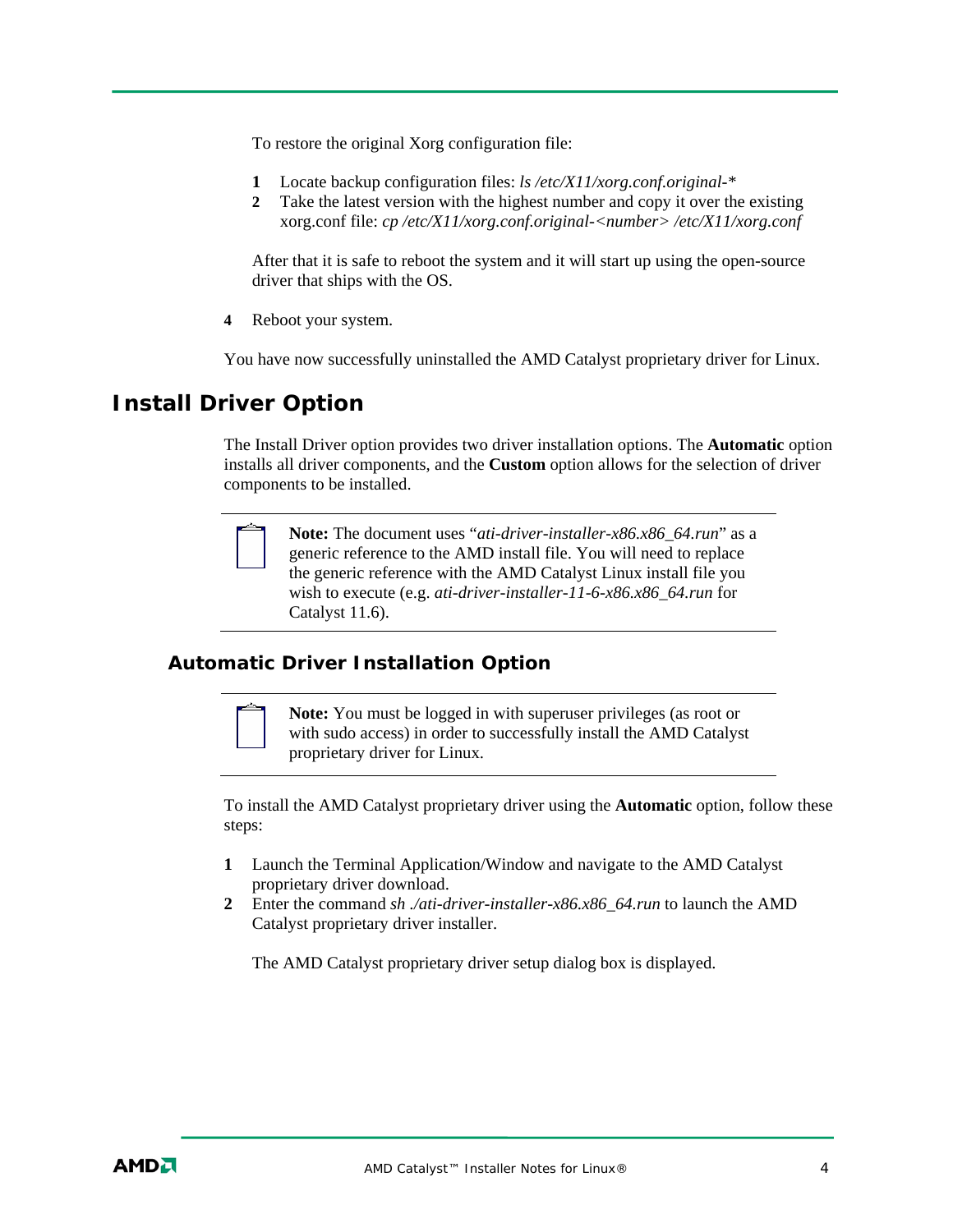|          | $-  \Box  \mathbf{x}  $<br>ATI Catalyst(TM) Proprietary Driver 8.86.0 Setup |
|----------|-----------------------------------------------------------------------------|
|          | Options                                                                     |
|          | ↑ Install Driver 8.86.0 on X.Org 6.9 or later 64-bit                        |
| SOFTWARE | ♦ Generate Distribution Specific Driver Package                             |
|          | Ready to install!<br>Continue<br>Cancel                                     |

**3** Select *Install Driver* and click **Continue**. The AMD License Agreement will be displayed.

| <b>License Agreement</b>                                                                                                                                                                                                                                                                                                                                                                                                                                                                         | <u>_ a x</u> |
|--------------------------------------------------------------------------------------------------------------------------------------------------------------------------------------------------------------------------------------------------------------------------------------------------------------------------------------------------------------------------------------------------------------------------------------------------------------------------------------------------|--------------|
| AMD Software End User License Agreement<br>IPLEASE READ THIS LICENSE CAREFULLY BEFORE USING<br>THE<br>SOFTWARE.                                                                                                                                                                                                                                                                                                                                                                                  | BY           |
| ∥DOWNLOADING, INSTALLING, COPYING OR USING THE SOFTWARE, YOU ARE AGREEING  TO<br>BE BOUND BY THE TERMS OF THIS LICENSE. IF YOU ARE ACCESSING<br>THE SOFTWARE<br> ELECTRONICALLY, SIGNIFY YOUR AGREEMENT BY CLICKING THE "AGREE/ACCEPT"<br>BUTTON. IF YOU DO NOT AGREE TO THE TERMS OF THIS LICENSE, PROMPTLY<br>∥THE SOFTWARE TO THE PLACE WHERE YOU OBTAINED IT AND (IF APPLICABLE) YOUR<br>∥MONEY WILL BE REFUNDED OR IF THE SOFTWARE WAS ACCESSED ELECTRONICALLY CLICK<br>"DISAGREE/DECLINE". | RETURN       |
| 1. License. Advanced Micro Devices, Inc., on behalf of itself, its?                                                                                                                                                                                                                                                                                                                                                                                                                              |              |
| subsidiaries and licensors (referred collectively as "AMD") grants to you₽                                                                                                                                                                                                                                                                                                                                                                                                                       |              |
| the following non-exclusive, right to use the software accompanying₽                                                                                                                                                                                                                                                                                                                                                                                                                             |              |
| this   License (hereinafter "Software") subject to the following terms and₽                                                                                                                                                                                                                                                                                                                                                                                                                      |              |
| limitations:                                                                                                                                                                                                                                                                                                                                                                                                                                                                                     |              |
|                                                                                                                                                                                                                                                                                                                                                                                                                                                                                                  |              |
| Cancel                                                                                                                                                                                                                                                                                                                                                                                                                                                                                           | I Agree      |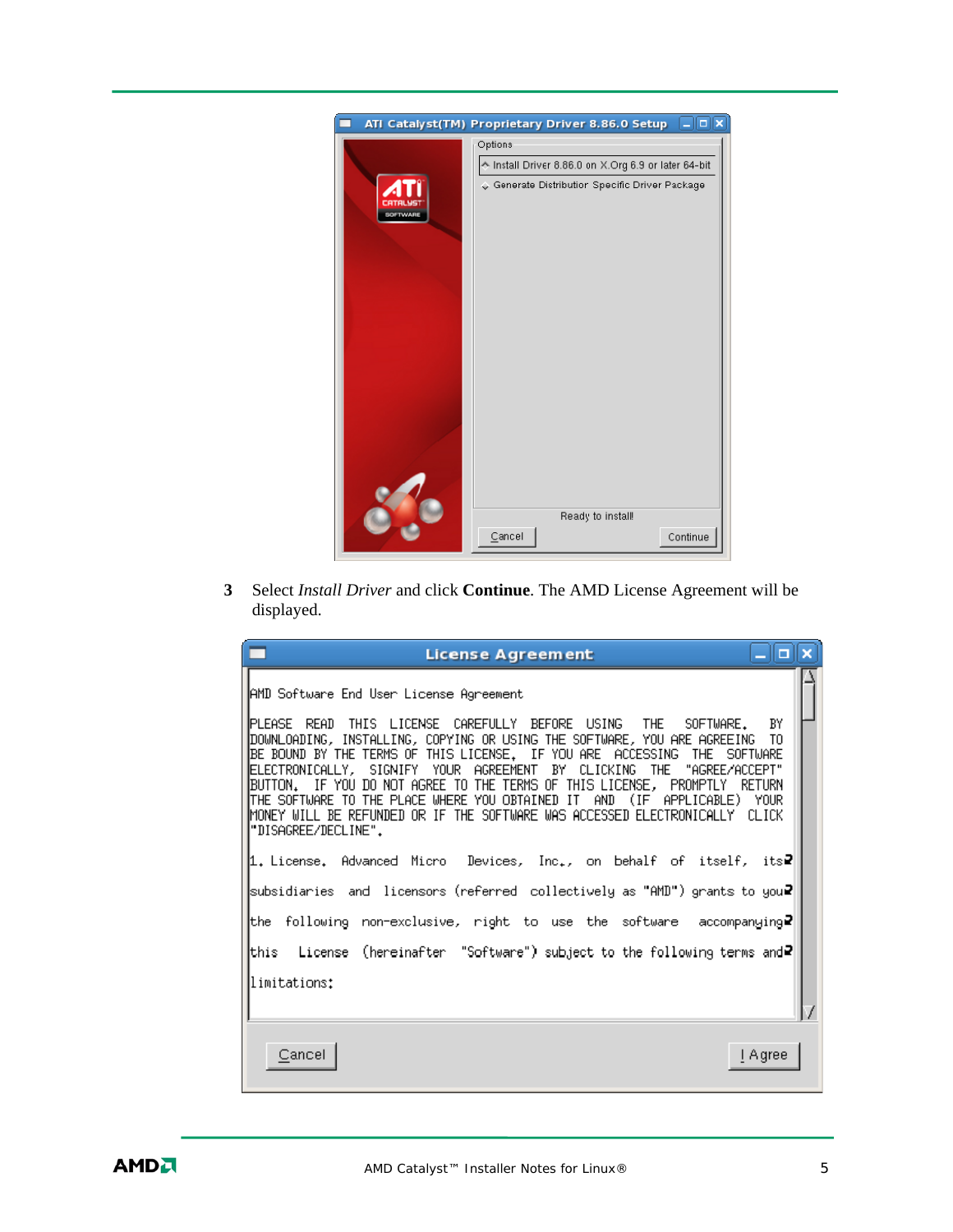

**Note:** If a previous installation of AMD Catalyst proprietary driver is detected and required to be uninstalled, the below message appears instead of the AMD License Agreement. You must uninstall the older driver before installing this version. Optionally, you can force the installation of this driver by entering the command *sh ./ati-driverinstaller-x86.x86\_64.run --force*. Forcing install is NOT recommended.

| Message                                                                                                                                                                                                                                                                                               |  |
|-------------------------------------------------------------------------------------------------------------------------------------------------------------------------------------------------------------------------------------------------------------------------------------------------------|--|
| A previous install of the fglrx driver has<br>been detected. Please uninstall the older<br>version before installing this version.<br>Optionally, run the installer with --force<br>to overwrite the existing driver.<br>Forcing install is not recommended.<br>See /usr/share/ati/fglrx-install.log. |  |
| ОK                                                                                                                                                                                                                                                                                                    |  |

**4** Read the License Agreement and click **I Agree** to continue the installation, or **Cancel**  to terminate the installation. The Mode of Installation Dialog Box is displayed.

|          | ATI Catalyst(TM) Proprietary Driver 8.86.0 Setup DX |
|----------|-----------------------------------------------------|
| SOFTWARE | Please choose the mode cf installation:             |
|          | ← Automatic                                         |
|          | $\sqrt{\phantom{a}}$ Custom                         |
|          | Cancel<br>Continue                                  |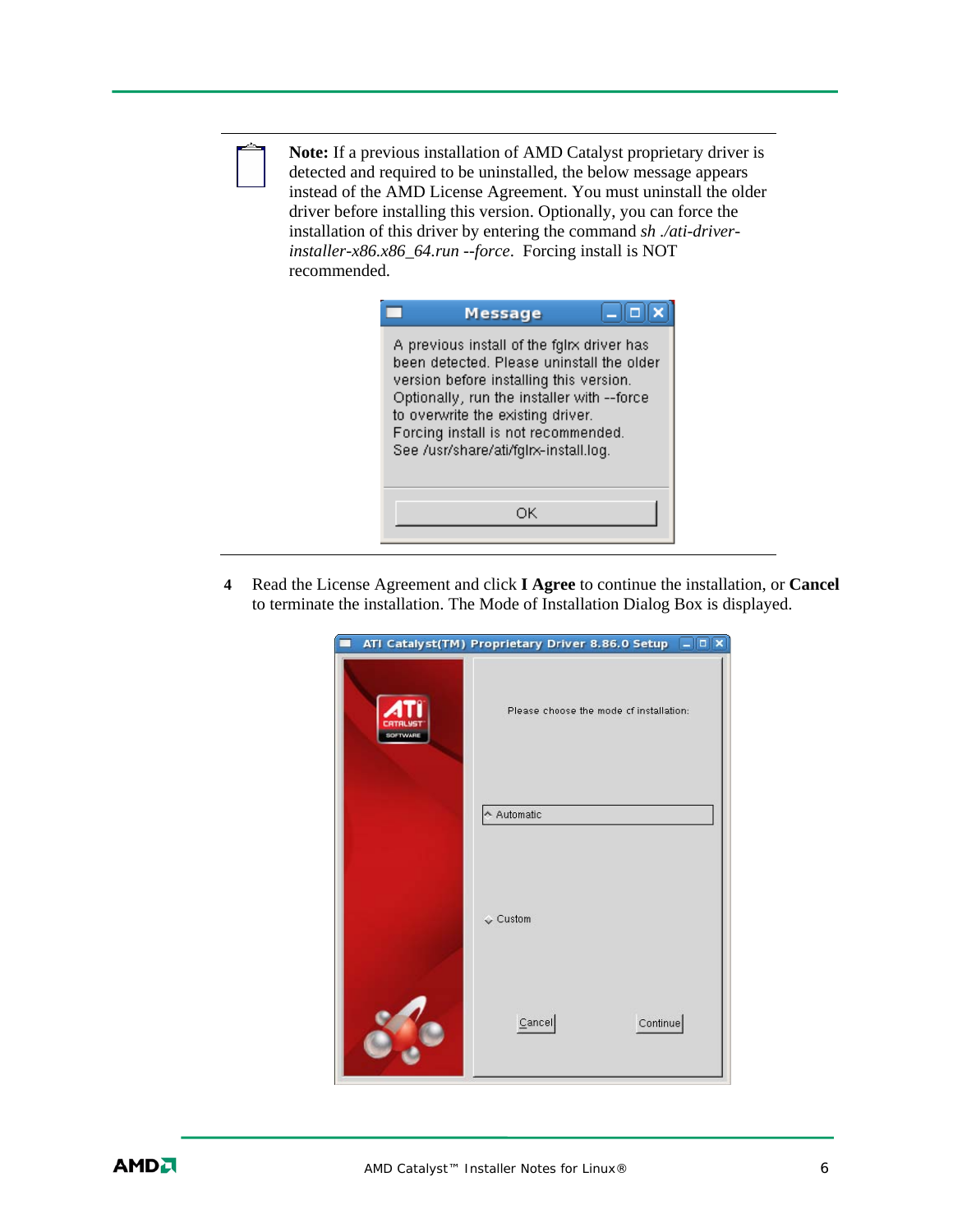**5** Select *Automatic* and click **Continue**. The AMD Catalyst proprietary driver is now installed, and the Installation Completed Dialog box will be displayed.

|                 | ATI Catalyst(TM) Proprietary Driver 8.86.0 Setup                                                                                                                                                                                                                                                                                                                                                                                                   |  |
|-----------------|----------------------------------------------------------------------------------------------------------------------------------------------------------------------------------------------------------------------------------------------------------------------------------------------------------------------------------------------------------------------------------------------------------------------------------------------------|--|
| <b>SOFTWARE</b> | Installation Completed<br>The ATI Catalyst(TM) Proprietary<br>Driver installation is complete.<br>The log file has been stored in<br>/usr/share/ati.<br>The driver will now be<br>configured in basic moce. For<br>advanced configuration of the<br>driver, please run aticonfig<br>from a console window or<br>AMD CCC:LE from the Desktop<br>Manager Menu.<br>System must be rebooted to<br>avoid system instability and<br>potential data loss. |  |
|                 | Exit                                                                                                                                                                                                                                                                                                                                                                                                                                               |  |

- **6** Click **Exit** to close the AMD Catalyst proprietary driver installer.
- **7** Launch the Terminal Application/Window and run:

For versions of X.Org newer than 7, */usr/bin/aticonfig --initial* to configure the driver for your AMD product.

For versions of X.Org older than 7, */usr/X11R6/bin/aticonfig --initial* to configure the driver for your AMD product.

**8** Reboot your system.

You have successfully installed the AMD Catalyst proprietary driver for Linux.

#### **Custom Driver Installation Option**

The **Custom** option allows for the selection of driver components to be installed. To install the AMD Catalyst proprietary driver using the **Custom** option, follow these steps:

- **1** Launch the Terminal Application/Window and navigate to the AMD Catalyst proprietary driver you have downloaded.
- **2** Enter the command *sh ./ati-driver-installer-x86.x86\_64.run* to launch the AMD Catalyst proprietary driver installer.

The AMD Catalyst proprietary driver setup dialog box will be displayed.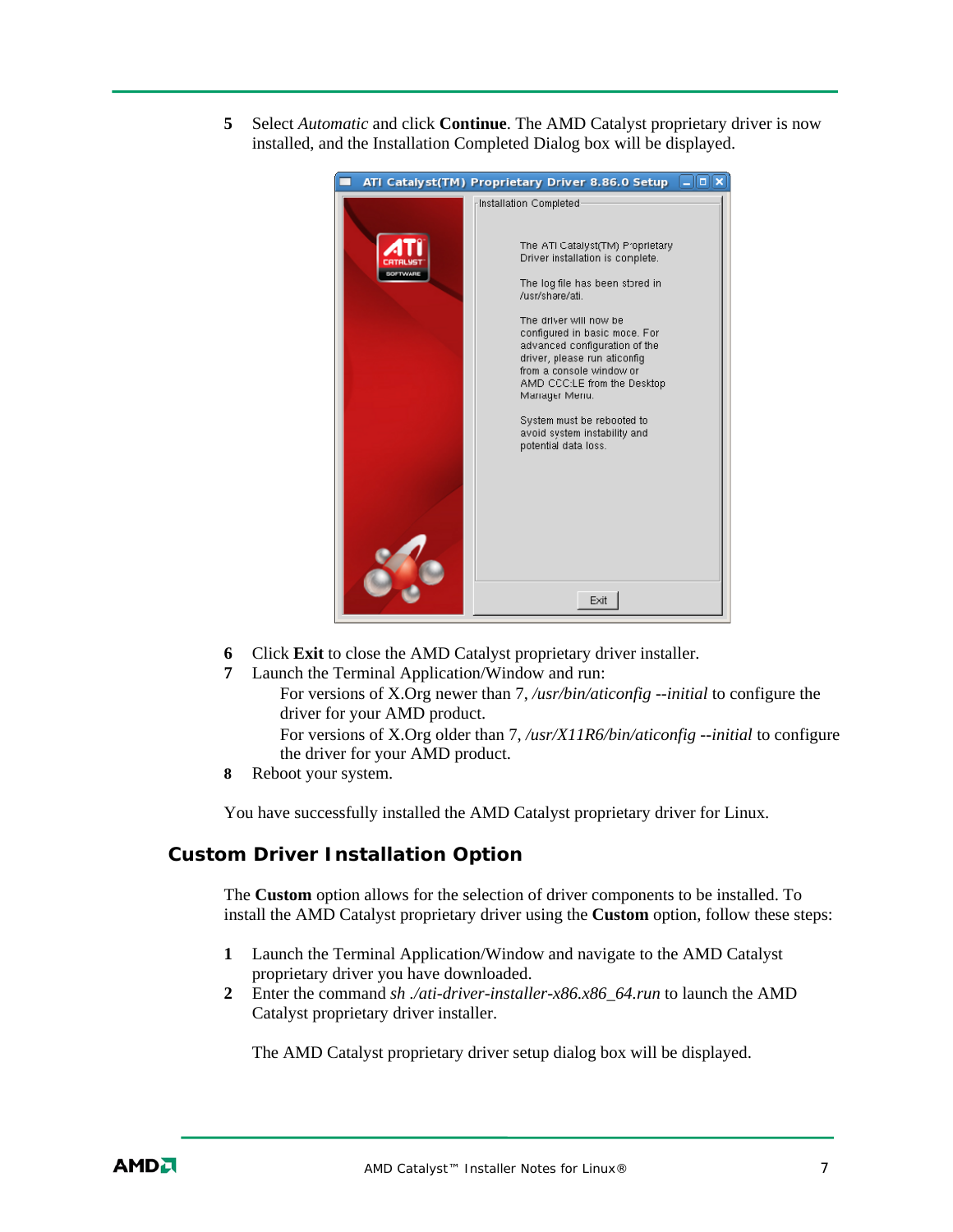|          | $-  \Box  \mathbf{x}  $<br>ATI Catalyst(TM) Proprietary Driver 8.86.0 Setup |
|----------|-----------------------------------------------------------------------------|
|          | Options                                                                     |
|          | ↑ Install Driver 8.86.0 on X.Org 6.9 or later 64-bit                        |
| SOFTWARE | ♦ Generate Distribution Specific Driver Package                             |
|          | Ready to install!<br>Continue<br>Cancel                                     |

**3** Select *Install Driver* and click **Continue**. The AMD License Agreement will be displayed.

| <b>License Agreement</b>                                                                                                                                                                                                                                                                                                                                                                                                                                                                         | <u>_ a x</u> |
|--------------------------------------------------------------------------------------------------------------------------------------------------------------------------------------------------------------------------------------------------------------------------------------------------------------------------------------------------------------------------------------------------------------------------------------------------------------------------------------------------|--------------|
| AMD Software End User License Agreement<br>IPLEASE READ THIS LICENSE CAREFULLY BEFORE USING<br>THE<br>SOFTWARE.                                                                                                                                                                                                                                                                                                                                                                                  | BY           |
| ∥DOWNLOADING, INSTALLING, COPYING OR USING THE SOFTWARE, YOU ARE AGREEING  TO<br>BE BOUND BY THE TERMS OF THIS LICENSE. IF YOU ARE ACCESSING<br>THE SOFTWARE<br> ELECTRONICALLY, SIGNIFY YOUR AGREEMENT BY CLICKING THE "AGREE/ACCEPT"<br>BUTTON. IF YOU DO NOT AGREE TO THE TERMS OF THIS LICENSE, PROMPTLY<br>∥THE SOFTWARE TO THE PLACE WHERE YOU OBTAINED IT AND (IF APPLICABLE) YOUR<br>∥MONEY WILL BE REFUNDED OR IF THE SOFTWARE WAS ACCESSED ELECTRONICALLY CLICK<br>"DISAGREE/DECLINE". | RETURN       |
| 1. License. Advanced Micro Devices, Inc., on behalf of itself, its?                                                                                                                                                                                                                                                                                                                                                                                                                              |              |
| subsidiaries and licensors (referred collectively as "AMD") grants to you₽                                                                                                                                                                                                                                                                                                                                                                                                                       |              |
| the following non-exclusive, right to use the software accompanying₽                                                                                                                                                                                                                                                                                                                                                                                                                             |              |
| this   License (hereinafter "Software") subject to the following terms and₽                                                                                                                                                                                                                                                                                                                                                                                                                      |              |
| limitations:                                                                                                                                                                                                                                                                                                                                                                                                                                                                                     |              |
|                                                                                                                                                                                                                                                                                                                                                                                                                                                                                                  |              |
| Cancel                                                                                                                                                                                                                                                                                                                                                                                                                                                                                           | I Agree      |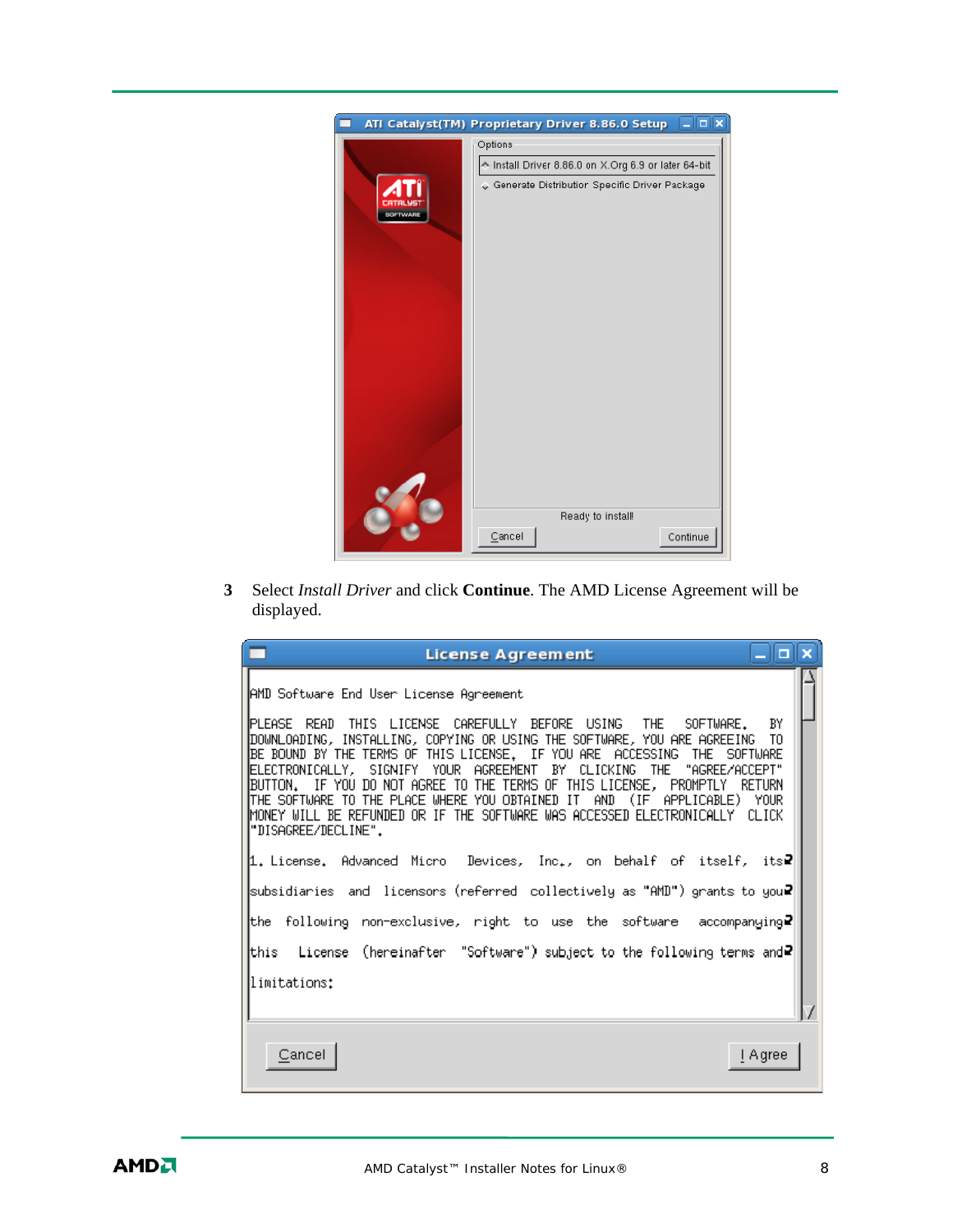

**Note:** If a previous installation of AMD Catalyst proprietary driver is detected and required to be uninstalled, the below message appears instead of the AMD License Agreement. You must uninstall the older driver before installing this version. Optionally, you can force the installation of this driver by entering the command sh ./ati-driverinstaller-x86.x86\_64.run --force. Forcing install is NOT recommended.

| Message                                                                                                                                                                                                                                                                                               |  |
|-------------------------------------------------------------------------------------------------------------------------------------------------------------------------------------------------------------------------------------------------------------------------------------------------------|--|
| A previous install of the fglrx driver has<br>been detected. Please uninstall the older<br>version before installing this version.<br>Optionally, run the installer with --force<br>to overwrite the existing driver.<br>Forcing install is not recommended.<br>See /usr/share/ati/fglrx-install.log. |  |
| ОK                                                                                                                                                                                                                                                                                                    |  |

**4** Read the License Agreement and click **I Agree** to continue the installation, or **Cancel**  to terminate the installation. The Mode of Installation Dialog Box will be displayed.

|                 | $\Box$ o $\bm{x}$<br>ATI Catalyst(TM) Proprietary Driver 8.86.0 Setup |
|-----------------|-----------------------------------------------------------------------|
| <b>SOFTWARE</b> | Please choose the mode cf installation:                               |
|                 | $\sim$ Automatic                                                      |
|                 | $\sim$ Custom                                                         |
|                 | Cancel<br>Continue                                                    |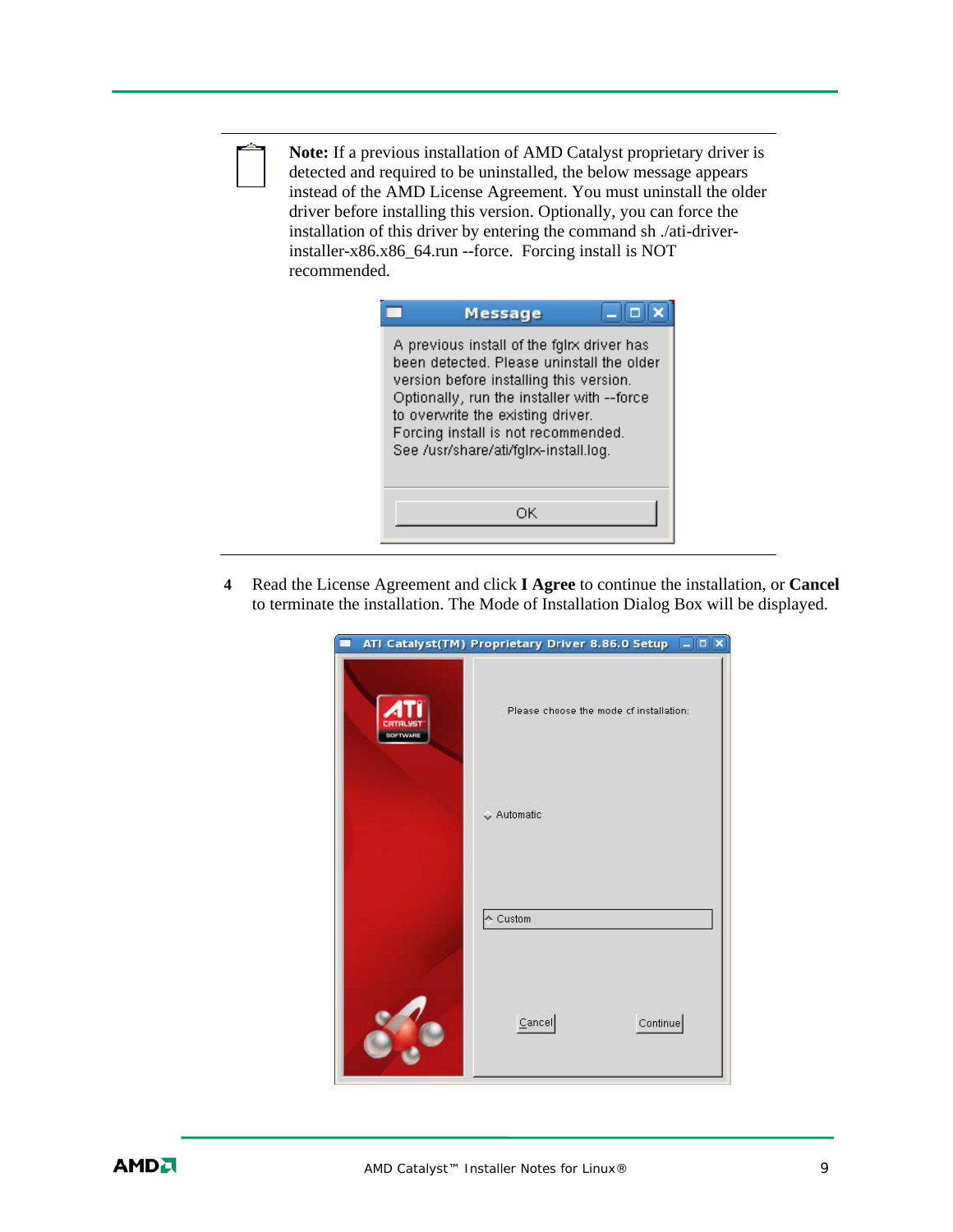**5** Select *Custom* and click **Continue**. The AMD Catalyst proprietary driver setup options will be displayed.



**6** Select the driver components to be installed and click **Continue**. The AMD Catalyst proprietary driver is installed, and the Installation Completed Dialog box will be displayed.

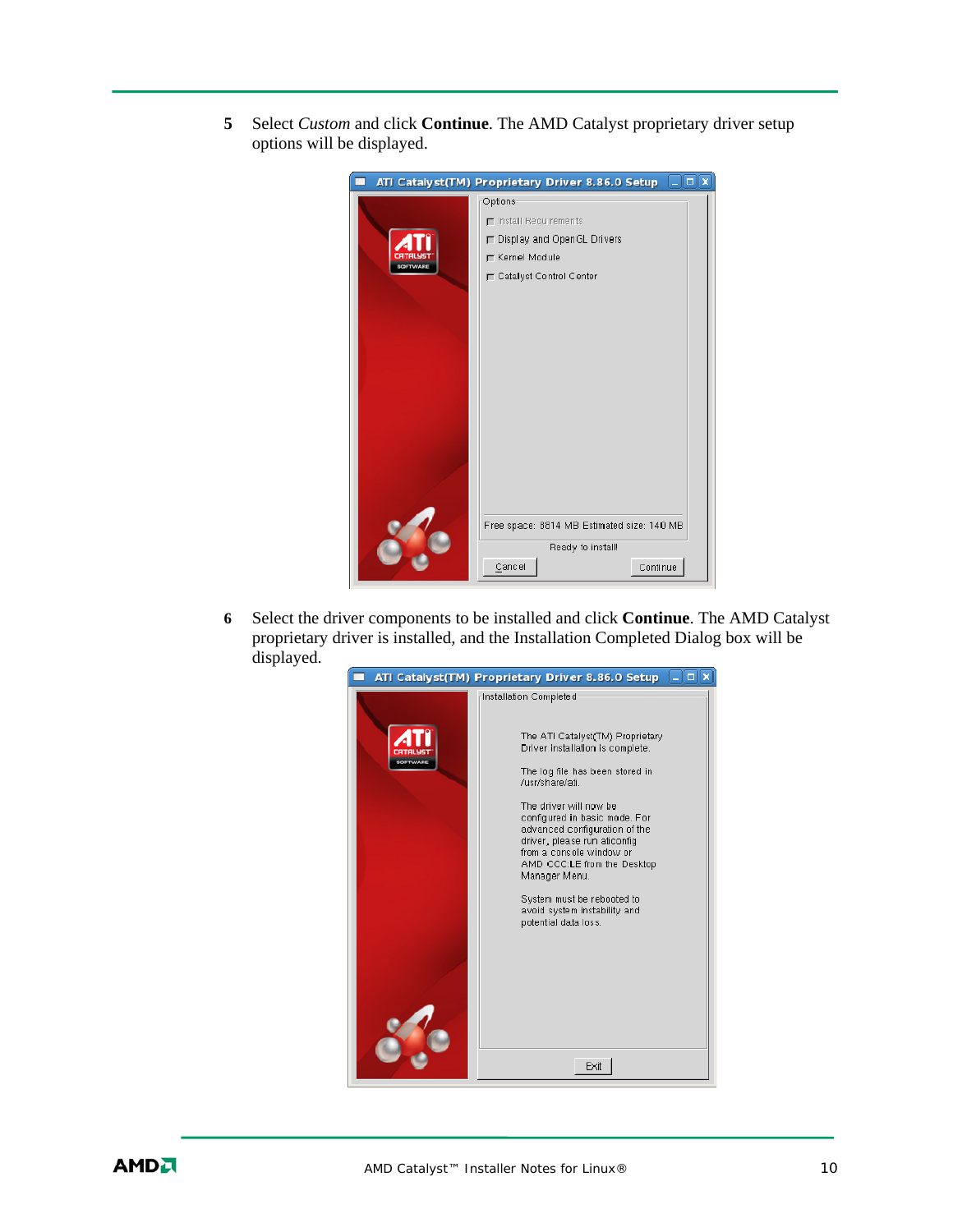- **7** Click **Exit** to close the AMD Catalyst proprietary driver installer.
- **8** Launch the Terminal Application/Window and run: For versions of X.Org newer than 7, */usr/bin/aticonfig --initial* to configure the driver for your AMD product. For versions of X.Org older than 7, */usr/X11R6/bin/aticonfig --initial* to configure the driver for your AMD product.
- **9** Reboot your system.

You have successfully installed the AMD Catalyst proprietary driver for Linux.

### **Generate Distribution Specific Driver Package Option**

The **Generate Distribution Specific Driver Package** option provides a simple way to generate a package specific for your distribution. This option uses the policies set by the operating system vendor and allows for maximum compatibility with the distribution. To install the AMD Catalyst proprietary driver using the **Generate Distribution Specific Driver Package** option, follow these steps:



**Note:** You must be logged in with superuser privileges (as root or with sudo access) in order to successfully install the AMD Catalyst proprietary driver for Linux.

- **1** Launch the Terminal Application/Window and navigate to the AMD Catalyst proprietary driver download.
- **2** Enter the command *sh ./ati-driver-installer-x86.x86\_64.run* to launch the AMD Catalyst proprietary driver installer.

The AMD Catalyst proprietary driver setup dialog box will be displayed.

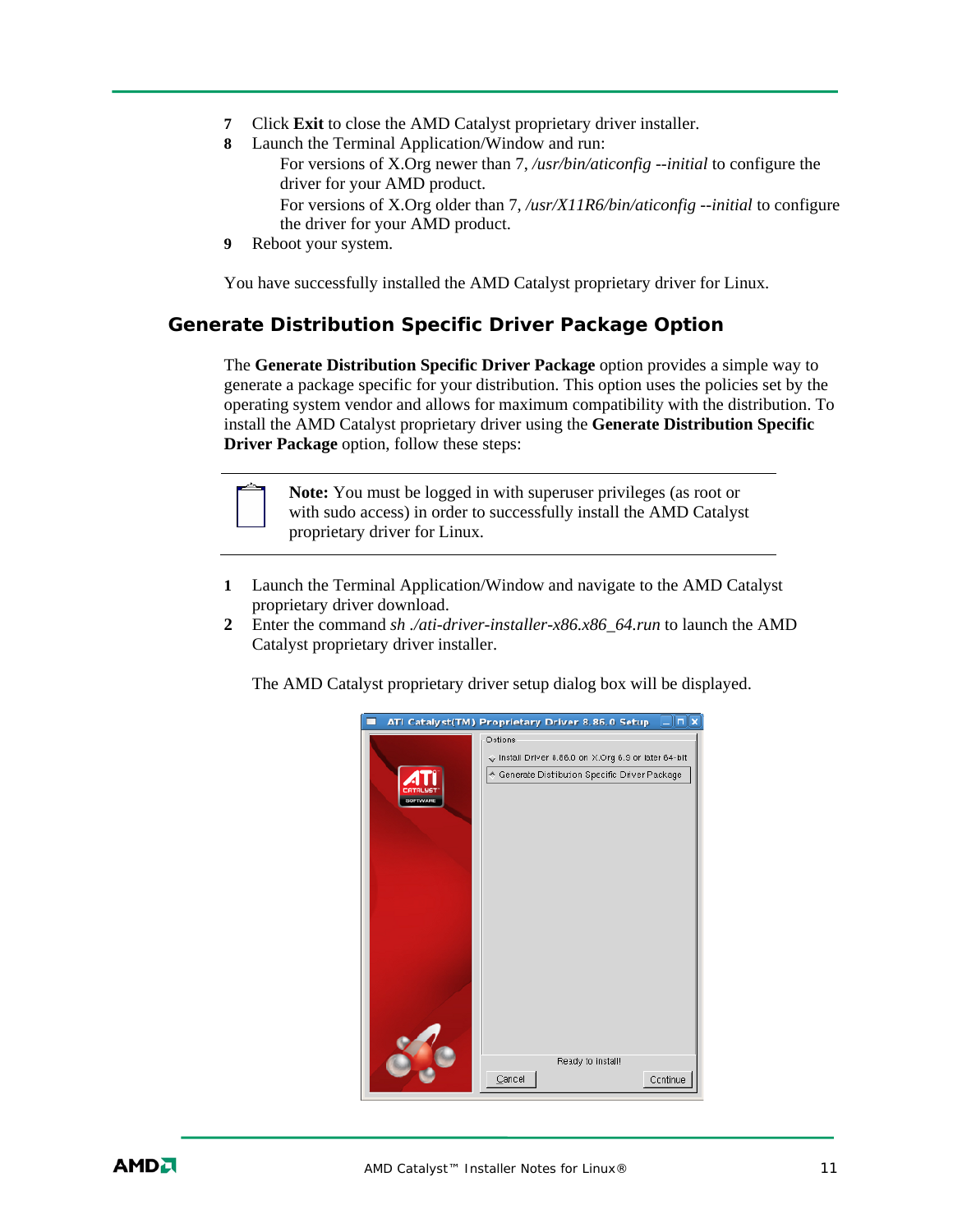- **3** Select *Generate Distribution Specific Driver Package* and click **Continue**. The AMD License Agreement will be displayed.
- **4** Read the License Agreement and click **I Agree** to continue the installation, or **Cancel**  to terminate the installation. The Package Generation Dialog Box will be displayed.

|         | $ \blacksquare$ x<br>ATI Catalyst(TM) Proprietary Driver 8.86.0 Setup |
|---------|-----------------------------------------------------------------------|
| Options |                                                                       |
|         | Package Generation                                                    |
|         | ← RedHat Packages                                                     |
| $\Box$  | RedHat/RHEL5 64a                                                      |
| $\Box$  | RedHat/RHEL6 64a                                                      |
| $\Box$  | RedHat/RHEL5                                                          |
| п       | RedHat/RHEL6                                                          |
|         | SuSE Packages                                                         |
| $\Box$  | SuSE/SLE10-IA32                                                       |
| $\Box$  | SuSE/SLE10-AMD64                                                      |
| $\Box$  | SuSE/SLE11-IA32                                                       |
| $\Box$  | SuSE/SLE11-AMD64                                                      |
| $\Box$  | SuSE/SUSE112-IA32                                                     |
| $\Box$  | SuSE/SUSE112-AMD64                                                    |
| $\Box$  | SuSE/SUSE113-IA32                                                     |
| $\Box$  | SuSE/SUSE113-AMD64                                                    |
| $\Box$  | SuSE/SUSE114-IA32                                                     |
| $\Box$  | SuSE/SUSE114-AMD64                                                    |
| П       | SuSE/SUSE-autodetection                                               |
|         | $\Diamond$ Packages for other distributions.                          |
|         | Free space: 8813 MB Estimated size: 1 MB                              |
|         | Please select at least one option                                     |
|         | Cancel<br>Continue                                                    |
|         |                                                                       |

**Note:** Selecting *Packages for other distributions* displays a dialog message box indicating instructions on how to generate packages for distributions other than RedHat and SuSE.

|                                              | <b>Message</b>                                                                                                                                                                               | п |
|----------------------------------------------|----------------------------------------------------------------------------------------------------------------------------------------------------------------------------------------------|---|
| RedHat and SuSE.<br>--listpkg option<br>(ie. | To generate packages for distributions other than<br>restart the installer from the command line with the                                                                                    |   |
| packages.                                    | "/ati-driver-installer- <version>-<architecture>.run<br/>--listpkg") to view the complete list of generatable<br/>Then use the --buildpkg option to build a package</architecture></version> |   |
| from the list<br>--buildpkg.                 | The --listpkg option provides instructions for using                                                                                                                                         |   |
|                                              | OK                                                                                                                                                                                           |   |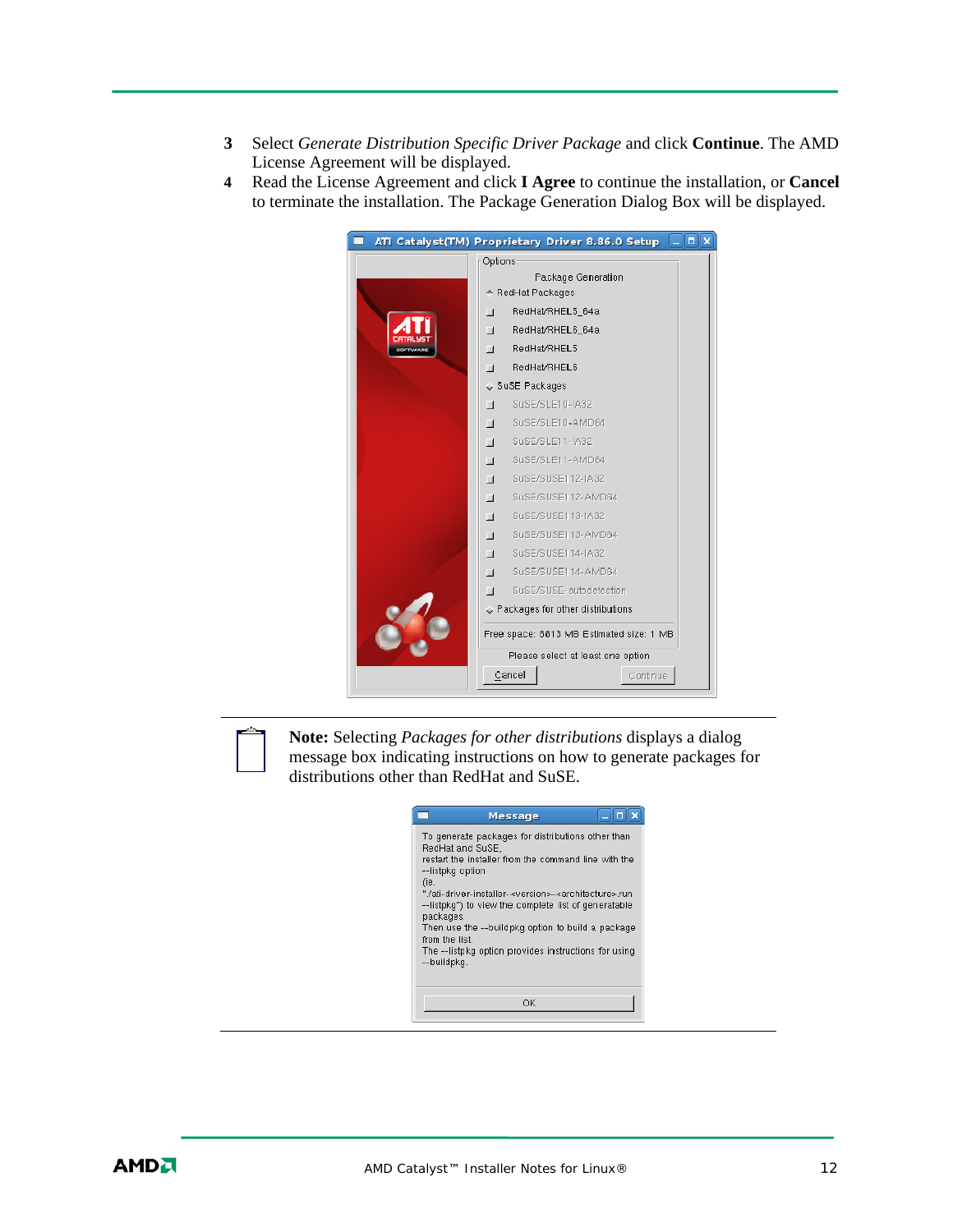

**Note:** Some distributions can be detected by the installer. An option to *Build package for detected OS: <distribution>* is displayed rather than the *Packages for other distributions* option.

| Options<br>Package Generation<br>↓ RedHat Packages<br>RedHat/RHEL5 64a<br>$\Box$<br>RedHat/RHEL6 64a<br>$\Box$<br>RedHat/RHEL5<br>$\Box$<br>OFTWARE<br>RedHat/RHEL6<br>$\Box$<br>↓ SuSE Packages<br>SuSE/SLE10-IA32<br>ш<br>SuSE/SLE10-AMD64<br>$\Box$<br>SuSE/SLE11-IA32<br>$\Box$<br>SuSE/SLE11-AMD64<br>$\Box$<br>SuSE/SUSE112-IA32<br>$\Box$<br>SuSE/SUSE112-AMD64<br>$\Box$<br>SuSE/SUSE113-IA32<br>$\Box$<br>SuSE/SUSE113-AMD64<br>$\Box$<br>SuSE/SUSE114-IA32<br>$\Box$<br>SuSE/SUSE114-AMD64<br>$\Box$ |
|----------------------------------------------------------------------------------------------------------------------------------------------------------------------------------------------------------------------------------------------------------------------------------------------------------------------------------------------------------------------------------------------------------------------------------------------------------------------------------------------------------------|
|                                                                                                                                                                                                                                                                                                                                                                                                                                                                                                                |
|                                                                                                                                                                                                                                                                                                                                                                                                                                                                                                                |
|                                                                                                                                                                                                                                                                                                                                                                                                                                                                                                                |
|                                                                                                                                                                                                                                                                                                                                                                                                                                                                                                                |
|                                                                                                                                                                                                                                                                                                                                                                                                                                                                                                                |
|                                                                                                                                                                                                                                                                                                                                                                                                                                                                                                                |
|                                                                                                                                                                                                                                                                                                                                                                                                                                                                                                                |
|                                                                                                                                                                                                                                                                                                                                                                                                                                                                                                                |
|                                                                                                                                                                                                                                                                                                                                                                                                                                                                                                                |
|                                                                                                                                                                                                                                                                                                                                                                                                                                                                                                                |
|                                                                                                                                                                                                                                                                                                                                                                                                                                                                                                                |
|                                                                                                                                                                                                                                                                                                                                                                                                                                                                                                                |
|                                                                                                                                                                                                                                                                                                                                                                                                                                                                                                                |
|                                                                                                                                                                                                                                                                                                                                                                                                                                                                                                                |
|                                                                                                                                                                                                                                                                                                                                                                                                                                                                                                                |
|                                                                                                                                                                                                                                                                                                                                                                                                                                                                                                                |
|                                                                                                                                                                                                                                                                                                                                                                                                                                                                                                                |
|                                                                                                                                                                                                                                                                                                                                                                                                                                                                                                                |
| SuSE/SUSE-autodetection                                                                                                                                                                                                                                                                                                                                                                                                                                                                                        |
| ↑ Build package for detected OS: RedHat/RHEL5_64a                                                                                                                                                                                                                                                                                                                                                                                                                                                              |
| Estimated size:<br>Free space:<br>1 MB<br>8615 MB                                                                                                                                                                                                                                                                                                                                                                                                                                                              |
| Ready to install!                                                                                                                                                                                                                                                                                                                                                                                                                                                                                              |
| Cancel<br>Continue                                                                                                                                                                                                                                                                                                                                                                                                                                                                                             |

**5** Select the distribution package to be generated and click **Continue**. The package generation will start and the Package Generation Completed dialog box will be displayed.

| $\Box$<br>ATI Catalyst(TM) Proprietary Driver 8.86.0 Setup |                                                                                                                                                                                                                                                                                                                                                                                                                                                                                                                                                                                                                                                         |
|------------------------------------------------------------|---------------------------------------------------------------------------------------------------------------------------------------------------------------------------------------------------------------------------------------------------------------------------------------------------------------------------------------------------------------------------------------------------------------------------------------------------------------------------------------------------------------------------------------------------------------------------------------------------------------------------------------------------------|
|                                                            | Package Generation Completed                                                                                                                                                                                                                                                                                                                                                                                                                                                                                                                                                                                                                            |
| <b>IOFTWARE</b>                                            | Package generation of the ATI Catalyst(TM)<br>Proprietary Driver is complete.<br>The generated package has been placed in the<br>current directory.<br>The log file has been stored in<br>/usr/share/ati.<br>After installation of the generated package,<br>it is important to save your X Window<br>configuration file, and then run<br>`aticonfig --initial` (in a console window)<br>to complete the basic configuration of the<br>display settings. For advanced configuration,<br>please run aticonfig from a console window<br>or AMD CCC:LE from the Desktop Manager Menu.<br>A reboot of the system is recommended after<br>running aticonfig. |
|                                                            | Exit                                                                                                                                                                                                                                                                                                                                                                                                                                                                                                                                                                                                                                                    |